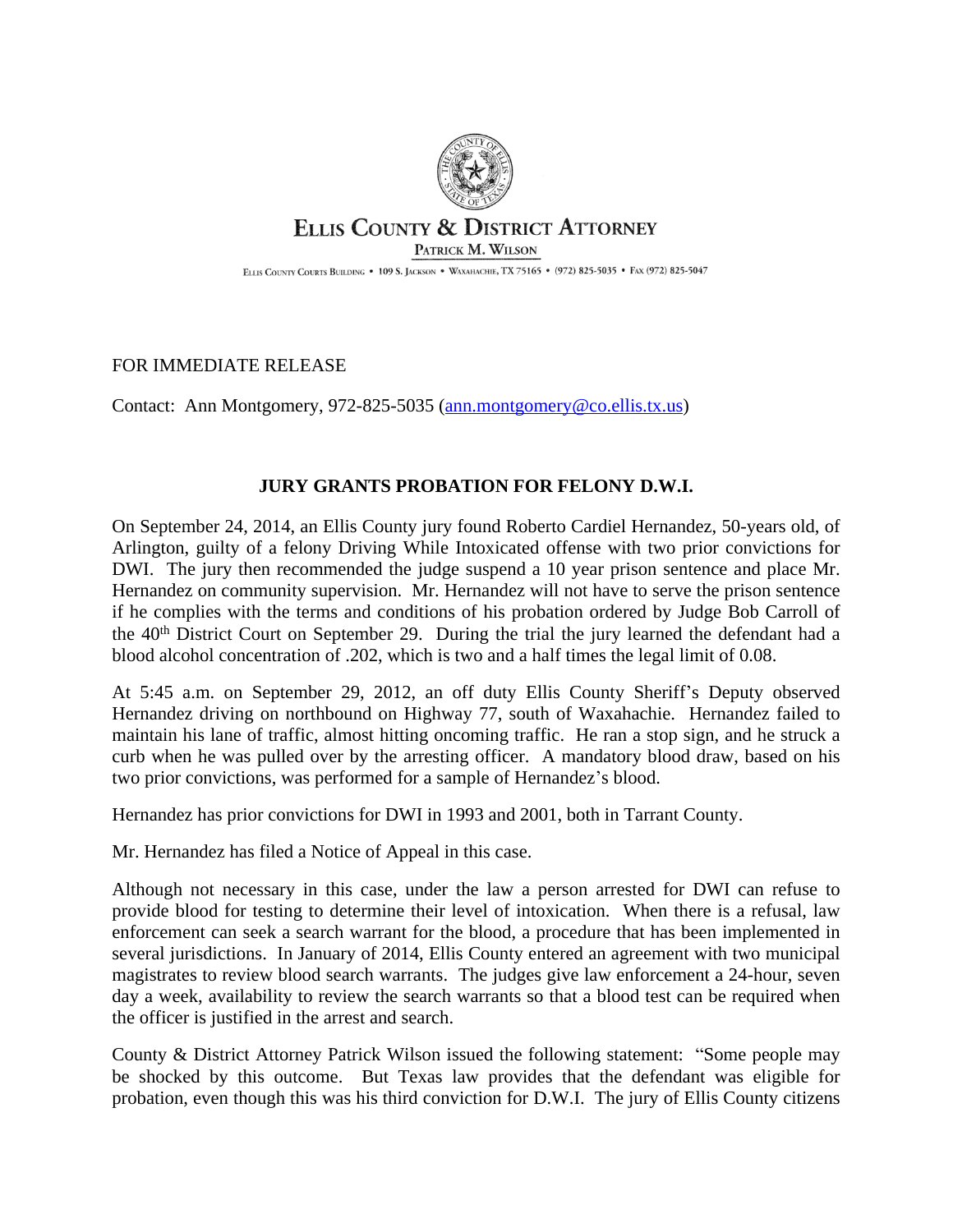had the option to send the defendant to prison for up to ten years. But after hearing the evidence they determined that probation was the appropriate sentence for this defendant in this case. My office asked the jury to send Hernandez to prison, but we respect this decision.

It is important for the community to understand that Texas law provides broad sentencing ranges that allow the sentence to be tailored to the specific offense and the specific defendant. There is no such thing as one-size-fits-all justice. The criminal justice system is frequently criticized for being either too harsh or too lenient, depending on one's point of view. But this case perfectly illustrates that it is the citizens of our community who set the standards of reasonableness under which the prosecutors, defense attorneys, and judges operate."

[Photograph on next page]